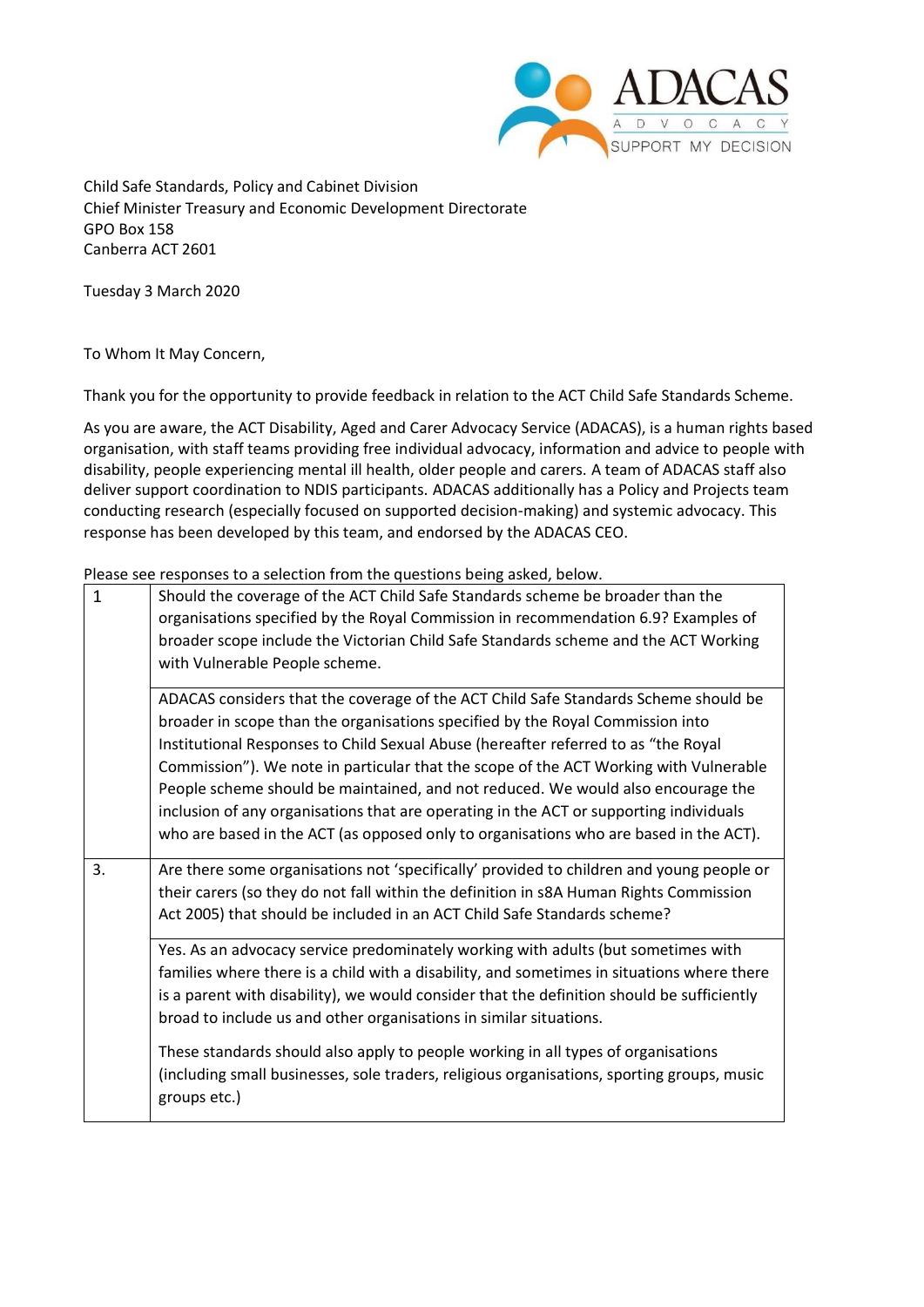| 4. | Are there certain organisations engaging with children and young people in the ACT that<br>should not be included in the Child Safe Standards scheme, and if so, for what reasons?                                                                                                                                                                                                                                                                                                 |
|----|------------------------------------------------------------------------------------------------------------------------------------------------------------------------------------------------------------------------------------------------------------------------------------------------------------------------------------------------------------------------------------------------------------------------------------------------------------------------------------|
|    | ADACAS considers all organisations engaging with children and young people in the ACT<br>should be included in the Child Safe Standards scheme.                                                                                                                                                                                                                                                                                                                                    |
| 6. | When comparing the National Principles, Victoria Standards and NSW Standards, which<br>elements are:                                                                                                                                                                                                                                                                                                                                                                               |
|    | a. Important to include in the ACT Standards because they emphasise particular themes,<br>concepts or actions?                                                                                                                                                                                                                                                                                                                                                                     |
|    | b. Easier to understand in structure, language or tone?                                                                                                                                                                                                                                                                                                                                                                                                                            |
|    | c. Better suited to the ACT context?                                                                                                                                                                                                                                                                                                                                                                                                                                               |
|    | In our view - the National Principles are easier to understand than the Victorian<br>standards, however we like the idea of the overarching principles requiring people<br>implementing the principles to consider the increased vulnerability of Aboriginal<br>children, children from culturally and linguistically diverse backgrounds and children<br>with disability. We support these three groups being identified as groups where<br>additional support might be required. |
|    | We note however that in addition to these three groups, there are also other vulnerable<br>groups (children who have experienced trauma or abuse, children who experience<br>mental ill health, young carers, children who are homeless, children who both identify<br>with gender and/or sexual diversity (one or more of LGBTQIA+) and are in a family/social<br>context where their identity/ies are unsupported etc.)                                                          |
|    | Rather than additionally specify all the additional possible types of vulnerabilities - we<br>wonder whether it might be necessary to include an overarching statement about the<br>need to consider/respond to increased vulnerability in all forms (with lists of possible<br>examples, but not a comprehensive list)?                                                                                                                                                           |
|    | We note also the importance that it be clear that child safe standards apply for all<br>children (regardless of citizenship, residency or asylum seeker status).                                                                                                                                                                                                                                                                                                                   |
|    | We would encourage information being made available in plain (and Easy) English about<br>child safe standards.                                                                                                                                                                                                                                                                                                                                                                     |
|    | We would encourage participation and co-design processes with children and youth as<br>part of the development of the information required.                                                                                                                                                                                                                                                                                                                                        |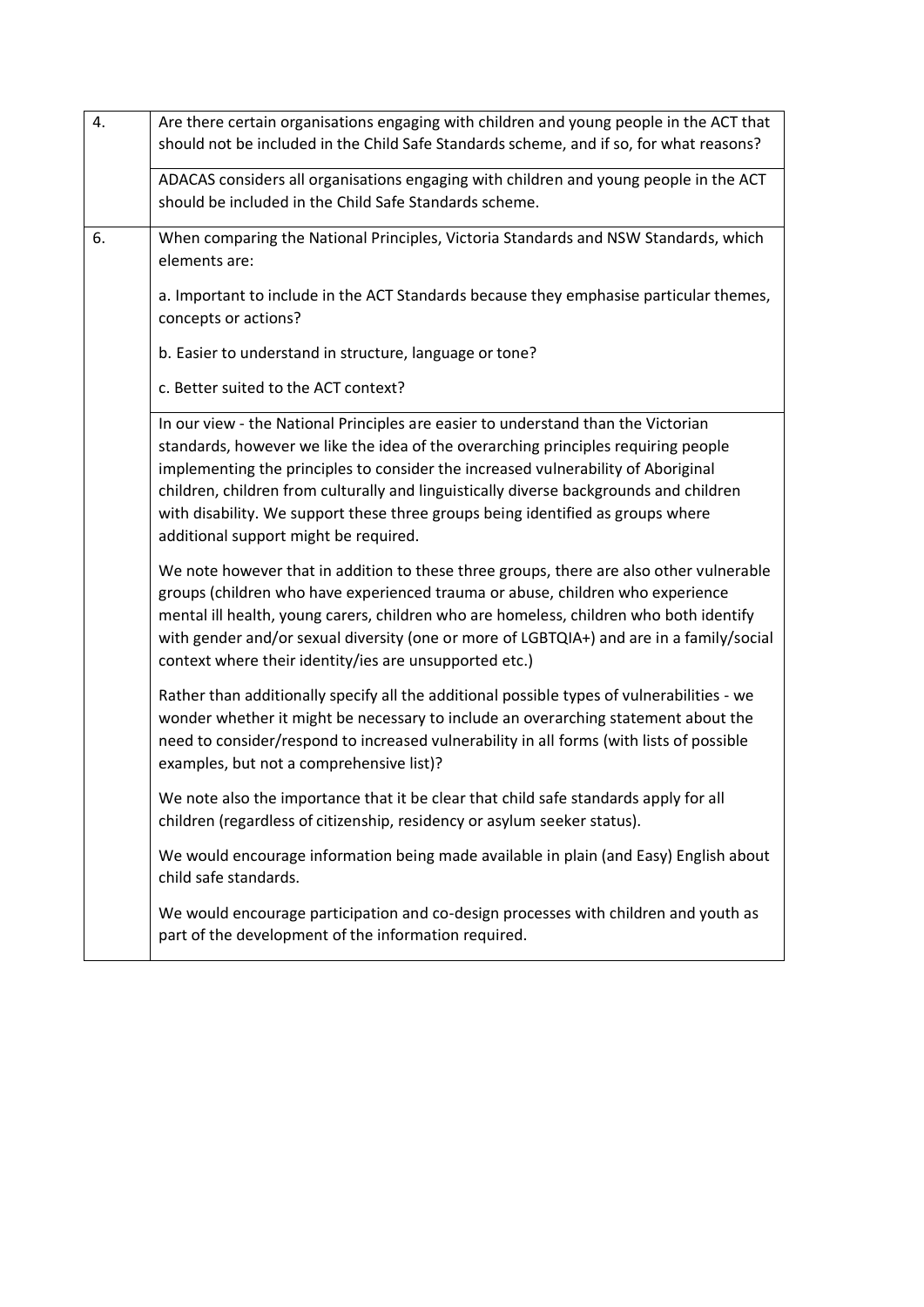| 7. | The location for Child Safe Standards oversight has been decided, and will not be<br>changed. However, government welcomes feedback on how the Child Safe Standards<br>will intersect with the other functions of the Human Rights Commission, to ensure that<br>the benefits of co-location are enhanced, and risks are mitigated.                                                                  |
|----|------------------------------------------------------------------------------------------------------------------------------------------------------------------------------------------------------------------------------------------------------------------------------------------------------------------------------------------------------------------------------------------------------|
|    | We note that having the ACT Human Rights Commission administer/lead the Child Safe<br>Standards scheme offers opportunities to increase awareness about rights, human rights<br>obligations and best practice approaches in balancing risks/balancing rights when this is<br>needed.                                                                                                                 |
|    | Given the ACT Human Rights commission role in handling complaints in relation to<br>health, disability and community services, and also complaints under discrimination law,<br>we are conscious that there are risks, and the potential for conflict of interests to arise.                                                                                                                         |
|    | Potential examples:                                                                                                                                                                                                                                                                                                                                                                                  |
|    | If a person were to be making a complaint of discrimination against an<br>organisation whose actions were originating with responsibilities in line with<br>child safe standards                                                                                                                                                                                                                     |
|    | If a parent with disability interacting with child protection wanted to make a<br>$\bullet$<br>complaint about sharing of information and CYPS was advising that they were<br>relying on the Child safe standards in determining their response, what impact<br>would this have for the perceived independence of the Human Rights<br>Commission as the agency to respond to the person's complaint? |
|    | Given the potential for issues to arise, we would recommend that the ACT Human Rights<br>Commission make publically available the approaches/ actions taken to manage such<br>risks, and mitigate the impacts of any conflict of interests that could arise from dual<br>roles.                                                                                                                      |
|    | We also wonder whether the functions of community engagement and capacity building<br>should be separated from the roles of people doing monitoring and enforcement.                                                                                                                                                                                                                                 |
| 8. | Which functions proposed for oversight of Child Safe Standards are particularly<br>important, and should be emphasised?                                                                                                                                                                                                                                                                              |
|    | All of the suggested oversight roles (community engagement and capacity building,<br>monitoring and enforcement and interagency collaboration) are important.                                                                                                                                                                                                                                        |
|    | We consider that "build[ing] compliance into existing regulatory or administration<br>systems" and "having sector-specific tools and resources to support compliance" are<br>especially important, and should be emphasised.                                                                                                                                                                         |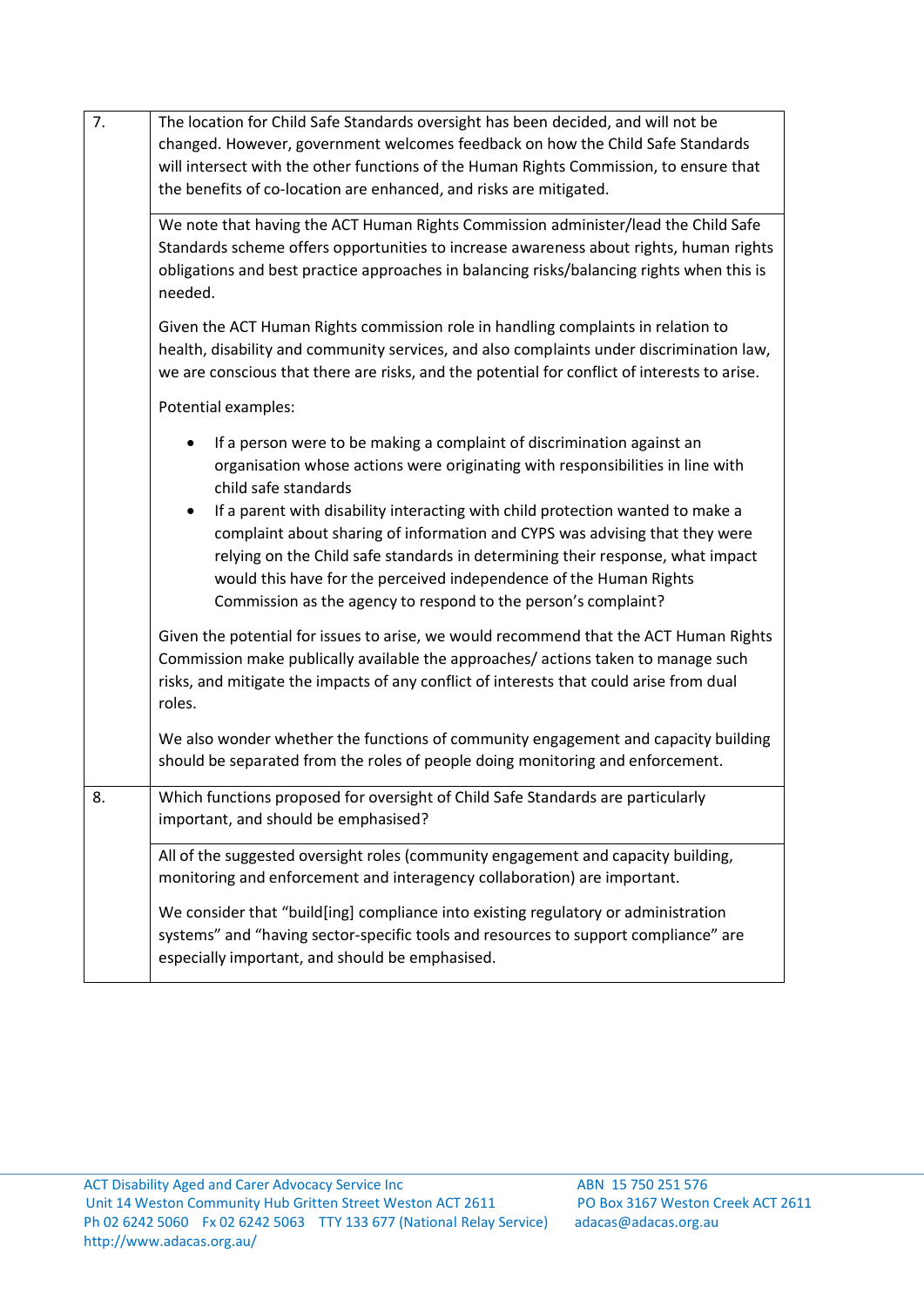| 9.  | Are any functions potentially unsuitable, and should be reconsidered?                                                                                                                                                                                                                                                                                                                                                                                                                                                                                                                                                                                                                                                                                                                                                                                                                                                                                                                                        |
|-----|--------------------------------------------------------------------------------------------------------------------------------------------------------------------------------------------------------------------------------------------------------------------------------------------------------------------------------------------------------------------------------------------------------------------------------------------------------------------------------------------------------------------------------------------------------------------------------------------------------------------------------------------------------------------------------------------------------------------------------------------------------------------------------------------------------------------------------------------------------------------------------------------------------------------------------------------------------------------------------------------------------------|
|     | There should be additional avenues for monitoring or compliance in situations where a<br>conflict of interest has arisen, or where there is a risk that involvement of the ACT<br>Human Rights Commission in monitoring or compliance would have unwanted<br>repercussions.                                                                                                                                                                                                                                                                                                                                                                                                                                                                                                                                                                                                                                                                                                                                  |
| 11. | What types of information should be used to inform the Child Safe Standards risk<br>assessment framework (to help the Commission target monitoring activities where it will<br>have the greatest outcomes for child safety)?<br>Do existing government agencies and regulatory bodies have relevant information that<br>they can appropriately share with the Child Safe Standards oversight body for this<br>purpose?                                                                                                                                                                                                                                                                                                                                                                                                                                                                                                                                                                                       |
|     | Some of the information that should be used to inform the child safe standards risk<br>assessment framework:                                                                                                                                                                                                                                                                                                                                                                                                                                                                                                                                                                                                                                                                                                                                                                                                                                                                                                 |
|     | Whether breaches of human rights have occurred (both the number and the<br>٠<br>nature of those breaches)<br>Level of impact of the breach of rights<br>٠<br>What the impact would be on the rights of other people involved.<br>$\bullet$<br>What actions the agency has taken to address what has occurred, and whether<br>$\bullet$<br>these actions are sufficient in light of the nature of the breach.<br>The quality of the policies, procedures and practices that the organisation has in<br>$\bullet$<br>place to ensure child safety.<br>The level of understanding of the management and governance of the<br>$\bullet$<br>organisation of their responsibilities under the child safety standards legislation<br>The level of training that staff have received, and their demonstrated<br>٠<br>understanding of that training.<br>Views of children, youth and families about the operations of a particular<br>$\bullet$<br>agency/organisation<br>We are conscious that there are many more. |
|     | In terms of information-sharing: ADACAS believes children have a right to be safe, and<br>note that information sharing can be a vital mechanism to ensure that this safety is<br>protected. We also however note that there are circumstances where information<br>sharing can be very harmful (especially if information collected were to be shared<br>without due consideration of whether the information is accurate, the impacts of<br>sharing such information, or where such information might find itself if it is shared).<br>Whilst in this question the focus is on sharing information between government<br>departments, we provide examples of impacts of other types of information-sharing that<br>we have seen:                                                                                                                                                                                                                                                                           |
|     | ADACAS as an advocacy service working with parents with disability, has at times<br>٠<br>received requests from government departments or tribunals or courts to share<br>information about a client that we are working with, in instances where the<br>benefits of providing information were minimal (often our information was<br>already on record), where we were not the most appropriate agency to ask, and<br>where ADACAS providing information would cause harm to the relationship                                                                                                                                                                                                                                                                                                                                                                                                                                                                                                               |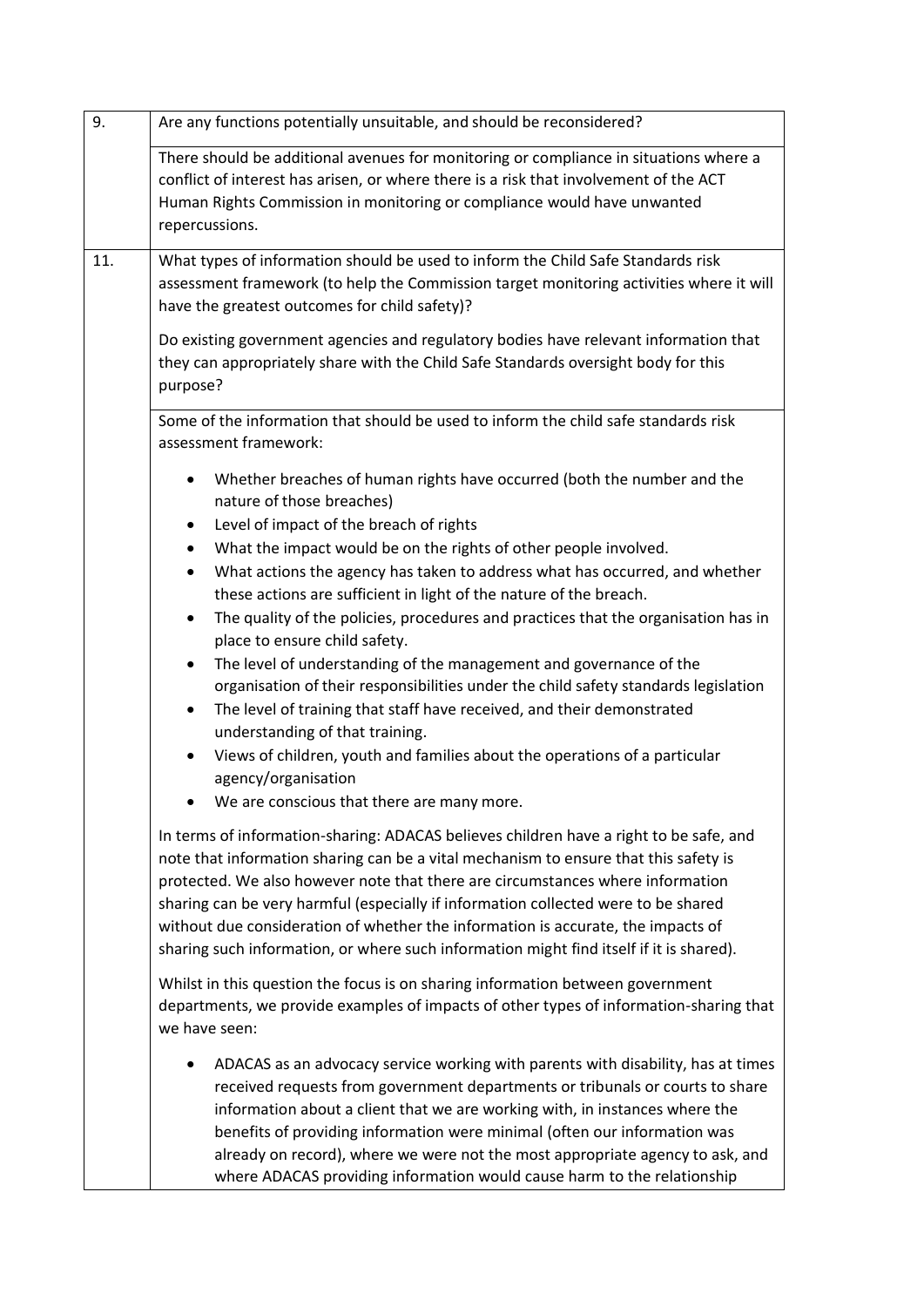|     | between the client and ADACAS, and reduce the supports (and the chances of                                                                                         |
|-----|--------------------------------------------------------------------------------------------------------------------------------------------------------------------|
|     | good outcomes for children and the family involved).                                                                                                               |
|     | In other instances: we are aware that residents of the ACT have had medical<br>$\bullet$                                                                           |
|     | and clinical information subpoenaed from every available source. This                                                                                              |
|     | widespread subpoenaing (instead of requesting a report when necessary from                                                                                         |
|     | the clinician involved) can have the impact of making clients feel pursued, and                                                                                    |
|     | that they are unable to safely (privately) access health or medical support. This                                                                                  |
|     | can also be especially of concern in terms of safety of all parties, especially if                                                                                 |
|     | there is a chance that information might end up being placed before a tribunal                                                                                     |
|     | or court in a way that (former partners) can access such private information.                                                                                      |
|     | (Whilst some people have access to lawyers to help ensure this does not                                                                                            |
|     | happen, there are also people in situations where legal help is not so readily                                                                                     |
|     | available).                                                                                                                                                        |
|     | ADACAS is also aware of situations where agencies have shared information                                                                                          |
|     | between themselves in preference to seeking the information directly from a                                                                                        |
|     | person with disability, purely as it would take a little more time to provide the                                                                                  |
|     | information to the person in a way that the person could understand the                                                                                            |
|     | information and the options available to them, have support available to them in                                                                                   |
|     | their decision-making process. It is imperative that people with disability have                                                                                   |
|     | their rights upheld, not undermined by processes which have the impact of                                                                                          |
|     | excluding the person with disability from decision-making processes                                                                                                |
|     | ADACAS works with populations who are vulnerable (often due to disability and/or                                                                                   |
|     | mental ill health). Given the existing responsibility to report if we think a child is at risk                                                                     |
|     | of abuse or neglect, and to report to police if we believe child sexual abuse has occurred,                                                                        |
|     | we note that information-sharing should happen only when it needs to occur, that it                                                                                |
|     | should occur in a considered way, and that there needs to be rigorous processes to                                                                                 |
|     | assess the appropriateness of requests for information (and the impacts of such                                                                                    |
|     | requests on all parties involved) before such requests are made.                                                                                                   |
| 12. | How should the oversight body support organisations to build their capacity to meet                                                                                |
|     | Child Safe Standards?                                                                                                                                              |
|     |                                                                                                                                                                    |
|     | We liked the list of examples of support that might be provided or coordinated by an<br>oversight body, and would encourage as many of these as possible to occur. |
|     |                                                                                                                                                                    |
|     | We would suggest that training be made available, in multiple formats over multiple                                                                                |
|     | dates, and that also mentoring (in an ongoing way) should be made available to                                                                                     |
|     | organisations to ensure that there is a clear understanding of rights but also                                                                                     |
|     | responsibilities. We also would recommend that sector-specific information be made                                                                                 |
|     | available in multiple formats. We would recommend children and youth be involved in                                                                                |
|     | the processes to develop the training.                                                                                                                             |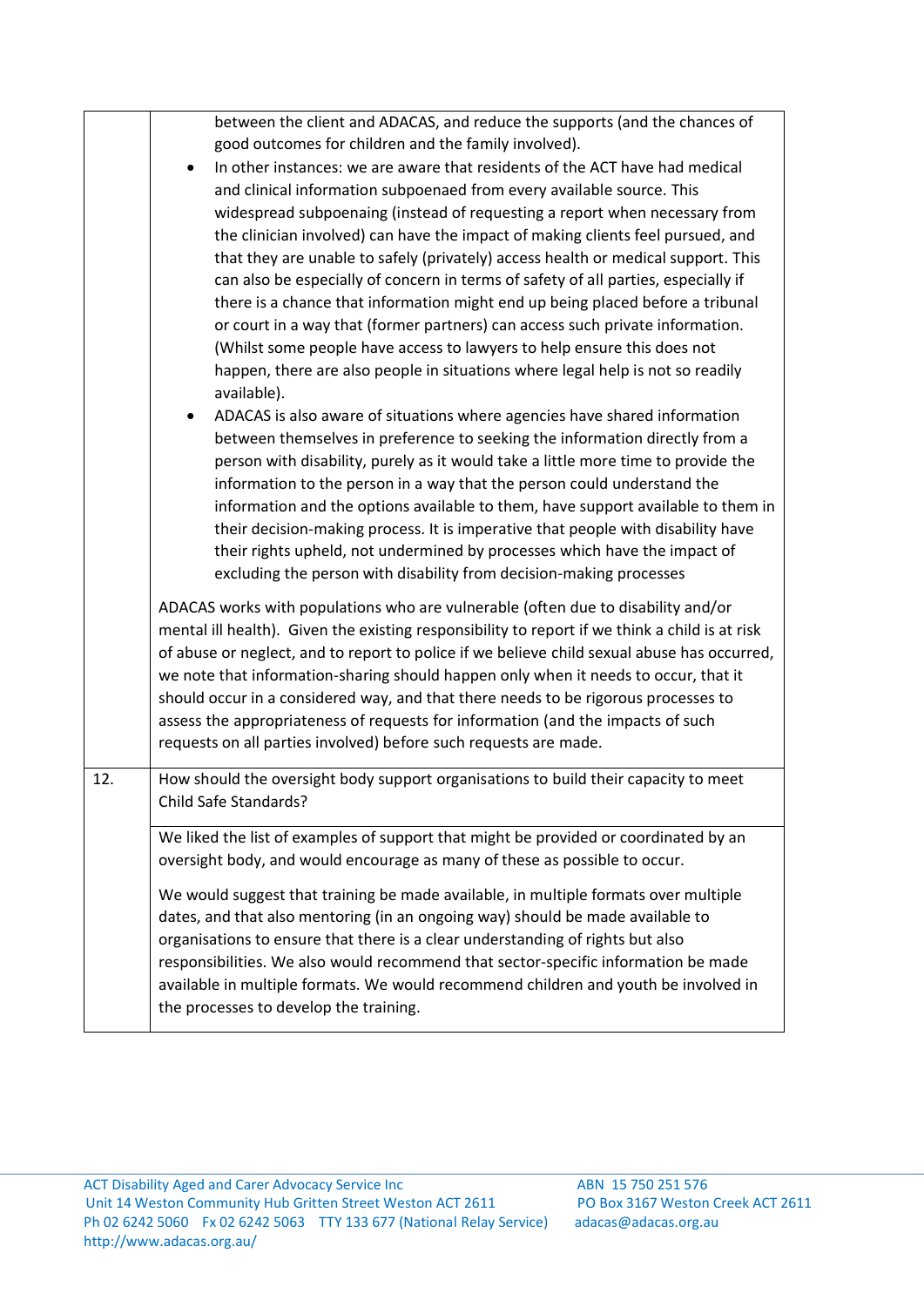| 13  | How can the scheme be designed to enhance the beneficial impacts of Child Safe<br>Standards, and minimise the potential burden, for the following types of organisations<br>with their different characteristics and challenges? a. Community organisations b. Small                                           |
|-----|----------------------------------------------------------------------------------------------------------------------------------------------------------------------------------------------------------------------------------------------------------------------------------------------------------------|
|     | business operators c. Volunteer groups                                                                                                                                                                                                                                                                         |
|     | We defer to the opinions of the various types of organisations for their comments on<br>this topic.                                                                                                                                                                                                            |
| 14. | What powers should the oversight body have to monitor compliance with Child Safe<br>Standards?                                                                                                                                                                                                                 |
|     | We consider that the ACT Human Rights body should have the full complement of<br>monitoring and enforcement powers (as per those listed on pages 18-19 of the Child<br>Safe Standards discussion paper).                                                                                                       |
|     | As mentioned above - we note the need for especial care around information sharing<br>(and requiring of information) such that when there are rights being balanced that there<br>are not unnecessary harm caused to the support structures working with people who<br>might be vulnerable for little benefit. |
|     | We support the need for a power to require Working with Vulnerable People cards to be<br>returned and/or seized when this is necessary.                                                                                                                                                                        |
| 15. | What powers should the oversight body have to enforce compliance with Child Safe<br>Standards?                                                                                                                                                                                                                 |
|     | We consider that the ACT Human Rights body should have the full complement of<br>monitoring and enforcement powers (as per those listed on pages 18-19 of the Child<br>Safe Standards discussion paper).                                                                                                       |
| 18. | Should sector regulators have a formal role in enforcing compliance with Child Safe<br>Standards?                                                                                                                                                                                                              |
|     | Yes - but this role must be very carefully worked through, such that there are not<br>unanticipated consequences (e.g. organisations obscuring non-compliance due to fear of<br>impacts).                                                                                                                      |
| 19. | Should funding bodies have a formal role in promoting compliance with Child Safe<br>Standards?                                                                                                                                                                                                                 |
|     | Yes, however we would encourage ensuring that any duplication is strategic, as opposed<br>to unnecessary.                                                                                                                                                                                                      |
| 20. | What sort of partnerships do the following types of organisations wish to establish with<br>the Child Safe Standards oversight body (what activities are they comfortable<br>undertaking, and what activities do they wish to avoid): a. Sector regulators b. Funding<br>bodies c. Peak bodies                 |
|     | We defer to these organisation types for commentary on this question.                                                                                                                                                                                                                                          |